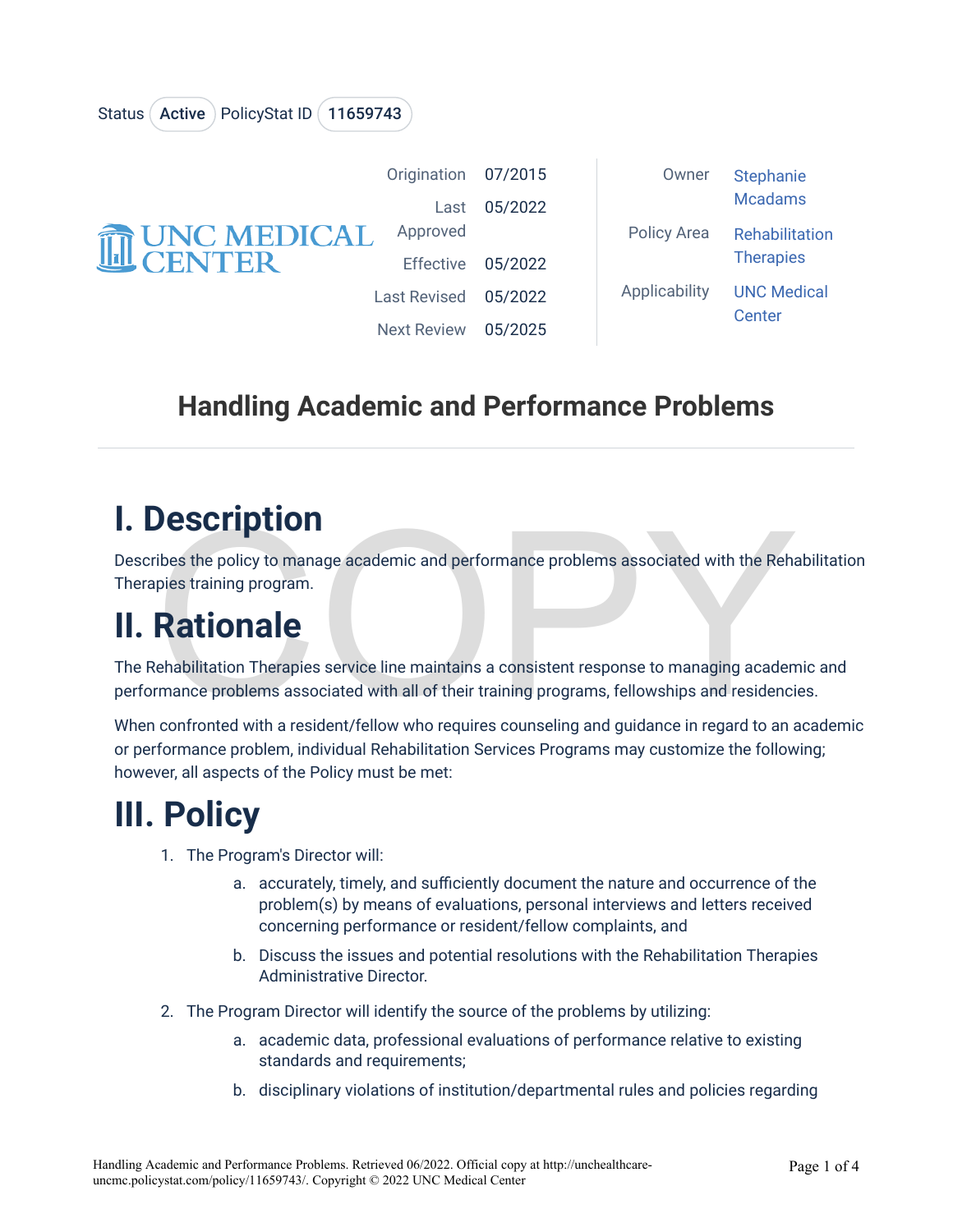academic and/or professional conduct; and

- c. discussions with the Rehabilitation Therapies Therapy Services Educator (TSE)/resident/fellow supervisors.
- 3. The Program Director will ensure fair and equitable treatment by:
	- a. reviewing the entire record of performance;
	- b. getting many points of input to avoid arbitrary and capricious actions;
	- c. maintaining factual documentation and accurate information;
	- d. receiving recommendations from the Program's TSE/resident/fellow supervisors; and
	- e. meeting with the Administrative Director for Rehabilitation Therapies.
- 4. The Program Director will document by letter sufficient notification to the resident/fellow of the problem, plans for educational enhancement and the consequences.
- 5. The Program Director will outline a timetable to the resident/fellow, in the educational enhancement plan letter, within which improvement must be made, during which time the resident/fellow is closely observed and scrutinized under the educational enhancement plan, with a follow up review date.
- 6. The Program Director will:
	- a. provide an opportunity for the resident/fellow to respond after initial contact, and
	- b. recommend that the resident/fellow meet with the Rehabilitation Therapy TSE and Administrative Director, and
- with a follow up review date.<br>
6. The Program Director will:<br>
a. provide an opportunity for the resident/fellow to respond after initial contact<br>
b. recommend that the resident/fellow meet with the Rehabilitation Therapy T c. recommend, if appropriate, that the resident/fellow seek any additional professional assistance that might be helpful to him/her through the Employee Assistance Program, his/her own personal healthcare professionals, or through resources that may be available through contacting the Office of Graduate Medical Education.
- 7. An educational enhancement plan, by definition, is not a disciplinary action, but, rather, offers a resident/fellow an opportunity for structured improvement that will prevent the need for disciplinary action.
- 8. The Program Director will establish time lines for performance review in accordance with the educational enhancement plan. The resident/fellow will be notified in writing outlining expectations during this period, as well as the consequences if the problem(s) is not resolved. The Office of Graduate Medical Education must receive signed copies of the educational enhancement plan should dismissal from the program occur.
- 9. The Program Director will collect information during the probationary period, review and discuss the information with the Administrative Director, and conduct a follow up review with the resident/fellow on the established date.
- 10. At the end of the probationary period, the Program Director will make one of the following decisions:
	- a. accept resolution of the problem(s),
	- b. continue the probationary period,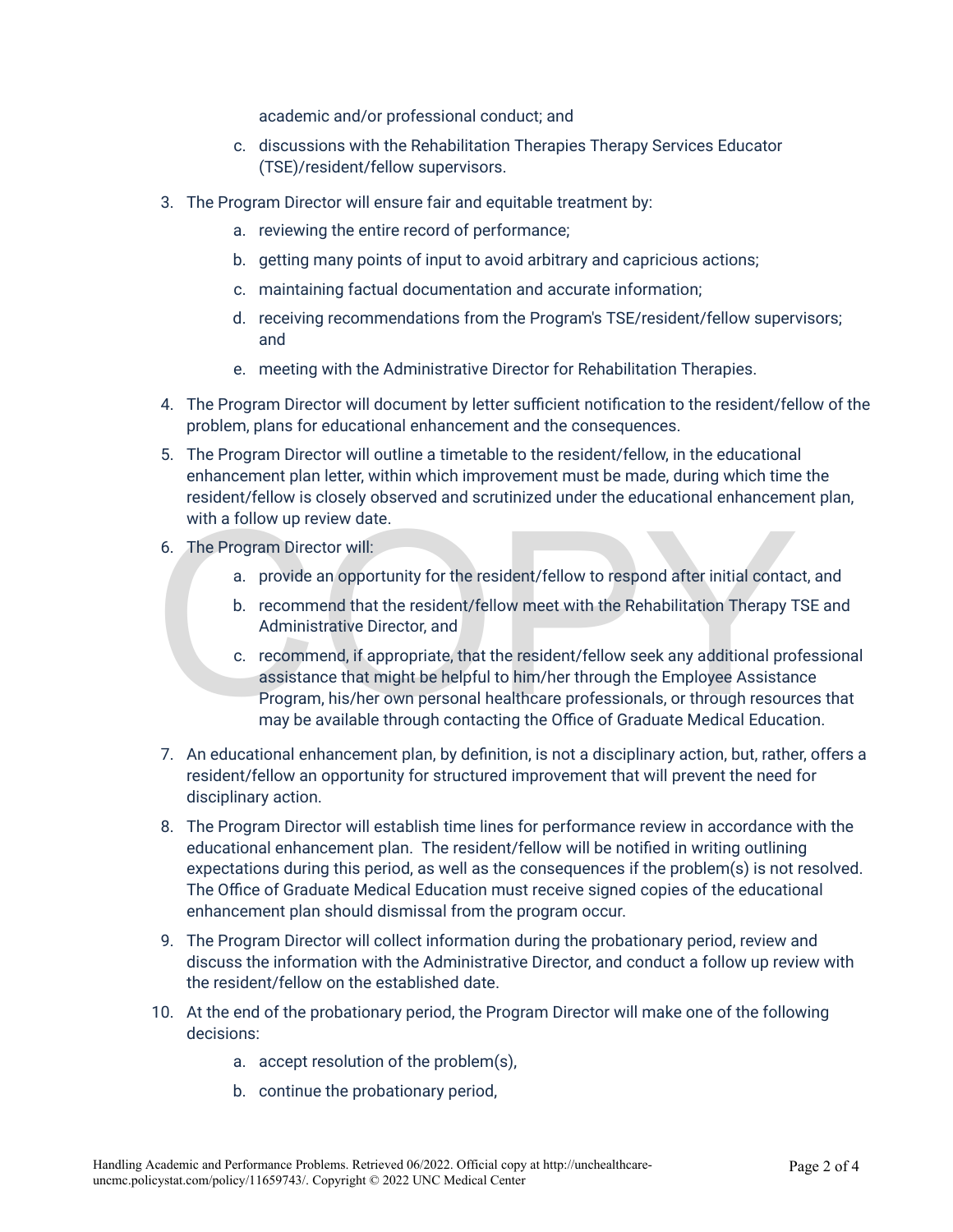- c. dismiss the trainee/resident/fellow for failure to meet the academic or performance standards, or
- d. provide notice of non-reappointment

#### **APPEAL PROCESSES**

**Appeal of didactic grade: For an appeal of a didactic grade to be considered, it must be based on one or more of the following grounds and upon the allegation that the ground or grounds cited influenced the grade assignment to the program participant's detriment:** 

- a) mathematical or clerical error
- b) arbitrariness
- c) personal malice;

Appeal to the Program Faculty: The first level of appeal of any didactic grade is to the instructor of record. If the instructor detects an arithmetic or clerical error that negatively influenced the grade assignment, the grade should be modified to reflect the corrected grade. An instructor may not initiate a change of a grade as a result of re-evaluating the quality of the program participant's performance or as a result of additional work performed by the program participant.

Ilt of additional work performed by the program participant.<br>
al to the Program Director: If after consultation with the instructor, a satisfactory resolutio<br>
ached, the program participant may appeal the grade to the Prog Appeal to the Program Director: If after consultation with the instructor, a satisfactory resolution cannot be reached, the program participant may appeal the grade to the Program Director. The appeal must be in writing and a copy of the appeal must be provided to the instructor. The appeal must cite the evidence by which the program participant judges (a) that an impermissible element existed in the instructor's evaluation of the program participant's course work and (b) that it influenced the grade assignment to the detriment of the program participant. The burden of proof falls upon the program participant. Appeals must be submitted no later than 20 calendar days after the grade is officially posted.

Appeal to the Departmental Director(s): If the instructor is also the Director of the Program, the program participant must appeal directly for a review by the Department Director(s) of record. When programs are jointly administered by the UNC Rehabilitation Therapy program and the UNC-CH Allied Health Sciences program, this review will be completed in consultation with both departmental directors. . Appeals must be submitted no later than 20 calendar days after the grade is officially posted. All decisions made by the Department Director(s) are final and cannot be further appealed.

#### Approval Signatures

| <b>Step Description</b>          | <b>Approver</b>                                | Date    |
|----------------------------------|------------------------------------------------|---------|
| <b>Policy Stat Administrator</b> | <b>Kimberly Novak-Jones: Nurse</b><br>Educator | 05/2022 |